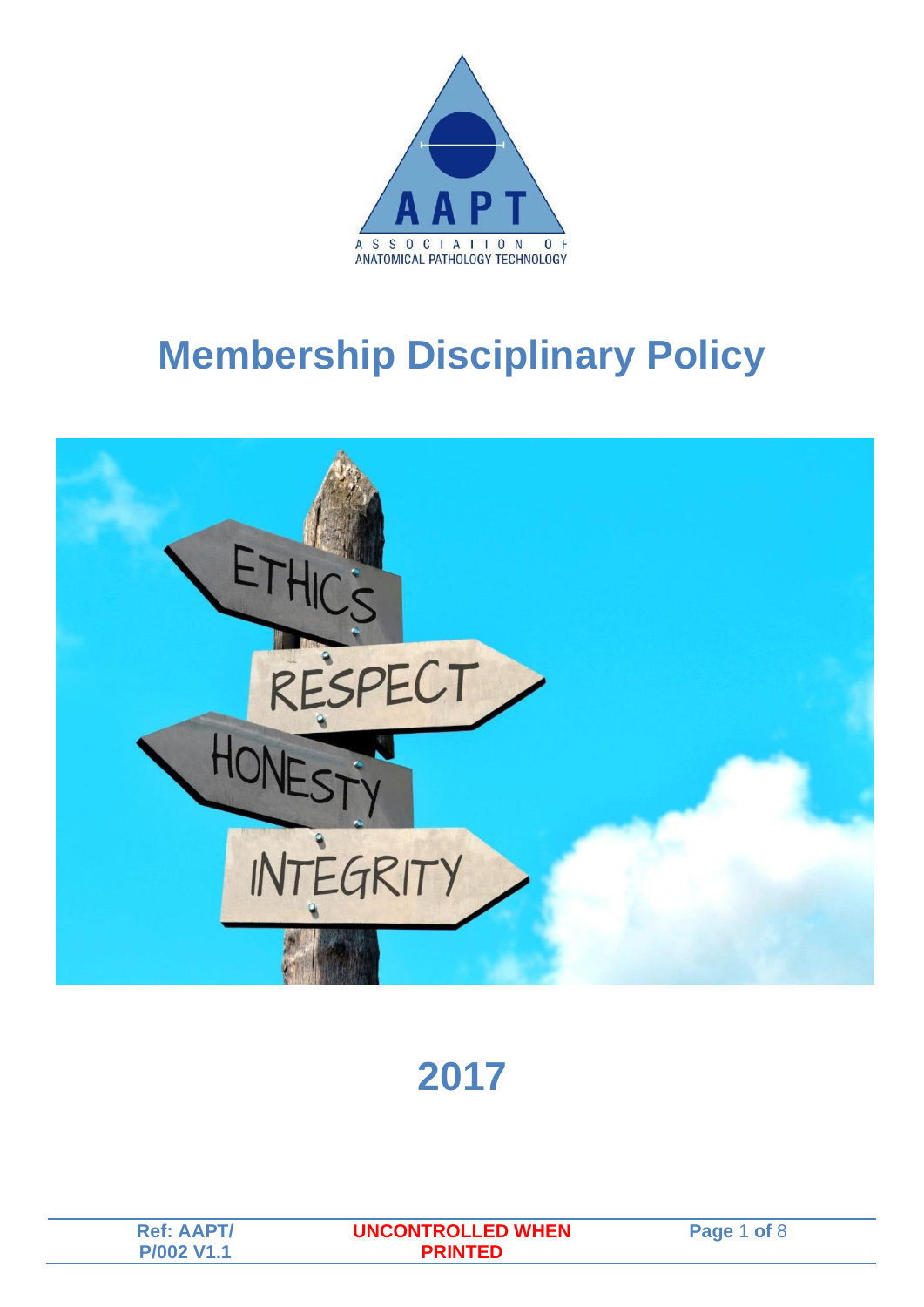### **Document Control**

| <b>Amendment History</b> |          |               |                                   |
|--------------------------|----------|---------------|-----------------------------------|
| <b>Date</b>              | Version* | <b>Author</b> | <b>Details</b>                    |
| January 2017             | 0.1      | C. Burt       | Creation of 1 <sup>st</sup> draft |
| <b>March 2017</b>        | 0.2      | J. Pitchers   | Creation of 2 <sup>nd</sup> draft |
| <b>March 2017</b>        | 1.0      | J. Pitchers   | <b>Final draft</b>                |
| February 2020            | 1.1      | J. Pitchers   | <b>Changes for SC</b>             |

\*All documents in development are indicated by minor versions (e.g. 0.1, .02, etc.). The first version of a document to be approved for release is given major version 1.0. The system continues in numerical order each time a document is reviewed and approved.

| <b>Approval History</b> |                |                      |  |
|-------------------------|----------------|----------------------|--|
| <b>For Approval by</b>  | <b>Version</b> | <b>Date Approved</b> |  |
| <b>AAPT Council</b>     |                | 23/03/17             |  |

| <b>Circulation / Publication History</b> |             |  |
|------------------------------------------|-------------|--|
| <b>Circulated via / Published on</b>     | <b>Date</b> |  |
| Sent to Members for consultation         | 27/03/17    |  |
| <b>Published</b>                         | 17/05/17    |  |
| Updated and re-published                 | 19/02/20    |  |

| <b>Ref: AAPT/P/002</b> | <b>UNCONTROLLED WHEN</b> | Page 2 of 8 |
|------------------------|--------------------------|-------------|
|                        |                          |             |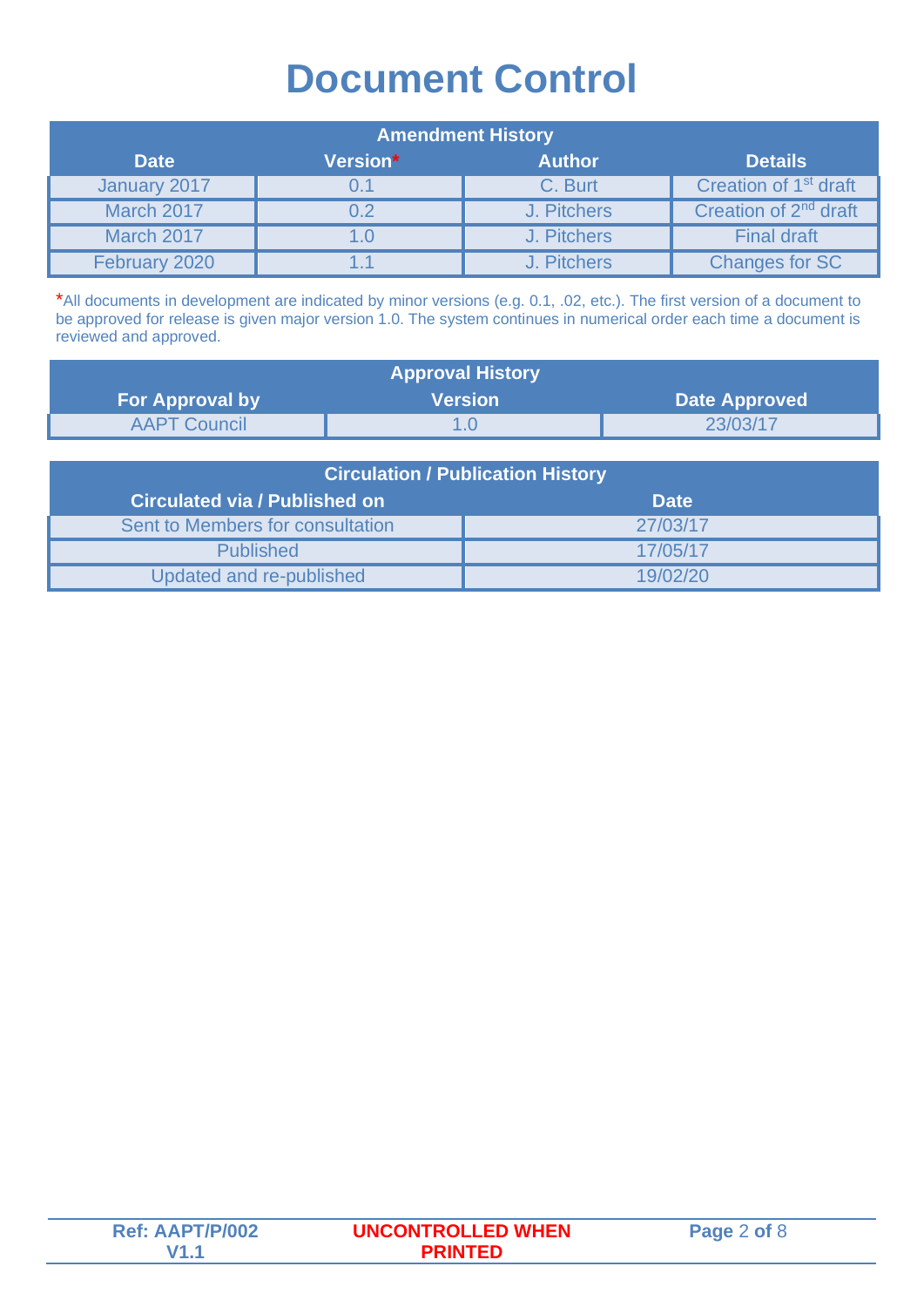## **Index**

| 1. | <b>Scope of policy</b>                                           | Page 4 |
|----|------------------------------------------------------------------|--------|
| 2. | <b>Introduction</b>                                              | Page 4 |
| 3. | <b>Raising a concern</b>                                         | Page 4 |
| 4. | <b>Investigating alleged misconduct</b>                          | Page 5 |
| 5. | <b>Initiating formal action</b>                                  | Page 6 |
| 6. | <b>Disciplinary hearings</b>                                     | Page 7 |
| 7. | <b>Appeals and re-admittance</b>                                 | Page 7 |
| 8. | <b>Allegations involving a Council Member / Honorary Officer</b> | Page 8 |
| 9. | <b>Governance of policy</b>                                      | Page 8 |

| <b>Ref: AAPT/P/002</b> | <b>UNCONTROLLED WHEN</b> | Page 3 of 8 |
|------------------------|--------------------------|-------------|
|                        | PRINTED.                 |             |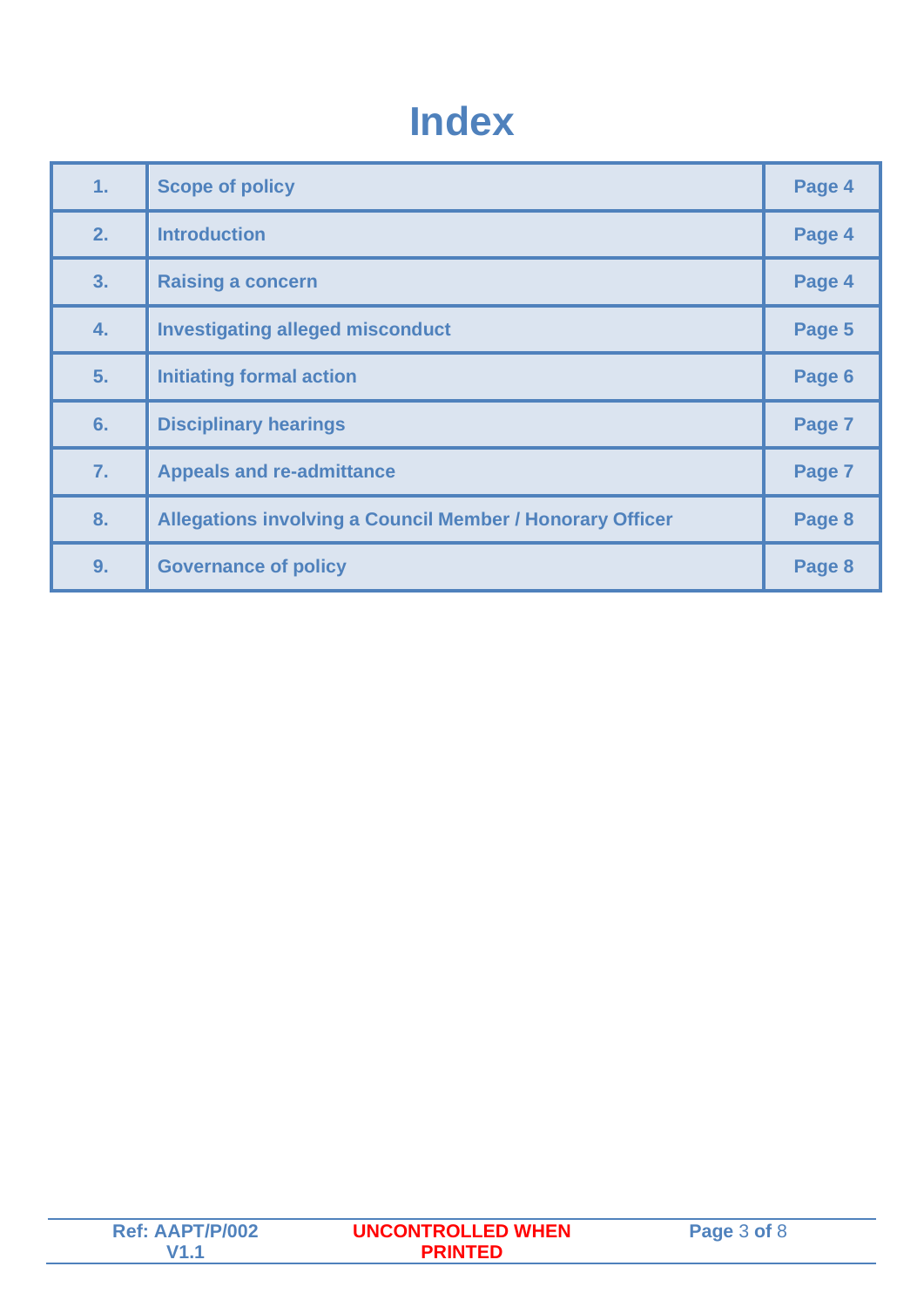# **1. Scope of Policy**

This policy applies equally to:

- Members of all grades (Affiliate, Associate, Student, Member, Fellow)
- Company Members
- Council Members
- Honorary Officers

This policy will come into force following approval from full AAPT Council.

# **2. Introduction**

In keeping with accepted practice amongst professional bodies, the AAPT has 'rules' that all members must adhere to as part of their membership. These rules include a code of conduct and a number of related policies, such as the '*Policy for Use of Social Media and Engagement with Other Media*'.

As a result, there is a need for policy that details what will happen if these rules are breached, allowing the situation to be dealt with in a fair, consistent and transparent way – this policy is the result.

## **3. Raising a Concern**

Anyone may raise concerns about a member's professional conduct; whether they're a member or non-member of the AAPT, or whether they're acting in a personal capacity or as a representative of an organisation

The complaint must be in writing, directly to the AAPT Secretary, either by post to the AAPT office, or by e-mail to [council@aaptuk.org,](mailto:council@aaptuk.org) and include the name and address of the complainant, the essential details of the complaint, the alleged professional misconduct on which the complaint is founded and, if practicable, be accompanied by such documentary evidence as may assist a preliminary inquiry.If the complainant is acting as the representative of an organisation, the name and address of that organisation and their status therein should be stated.

The AAPT itself can initiate a complaint where a Council Member / Honorary Officer becomes aware of any fact or matter concerning the conduct of a member, which in their opinion is appropriate to be dealt with under this Policy.

Where a professional register, such as the Science Council or Academy for Healthcare Science, is considering an allegation that an AAPT member's fitness to practise is impaired, the AAPT will usually await the outcome of this procedure before deciding how to apply this policy.

Upon conclusion of the fitness to practise process, the AAPT will decide what action to take, if any, under this policy. The AAPT will not carry out a separate investigation of the matter, but will treat a finding by the Science Council or Academy for Healthcare Science in respect of a member's fitness to practise as conclusive evidence that the member was guilty, or not guilty, of the conduct

| <b>Ref: AAPT/P/002</b> | <b>UNCONTROLLED WHEN</b> | Page 4 of 8 |
|------------------------|--------------------------|-------------|
|                        | <b>PRINTED</b>           |             |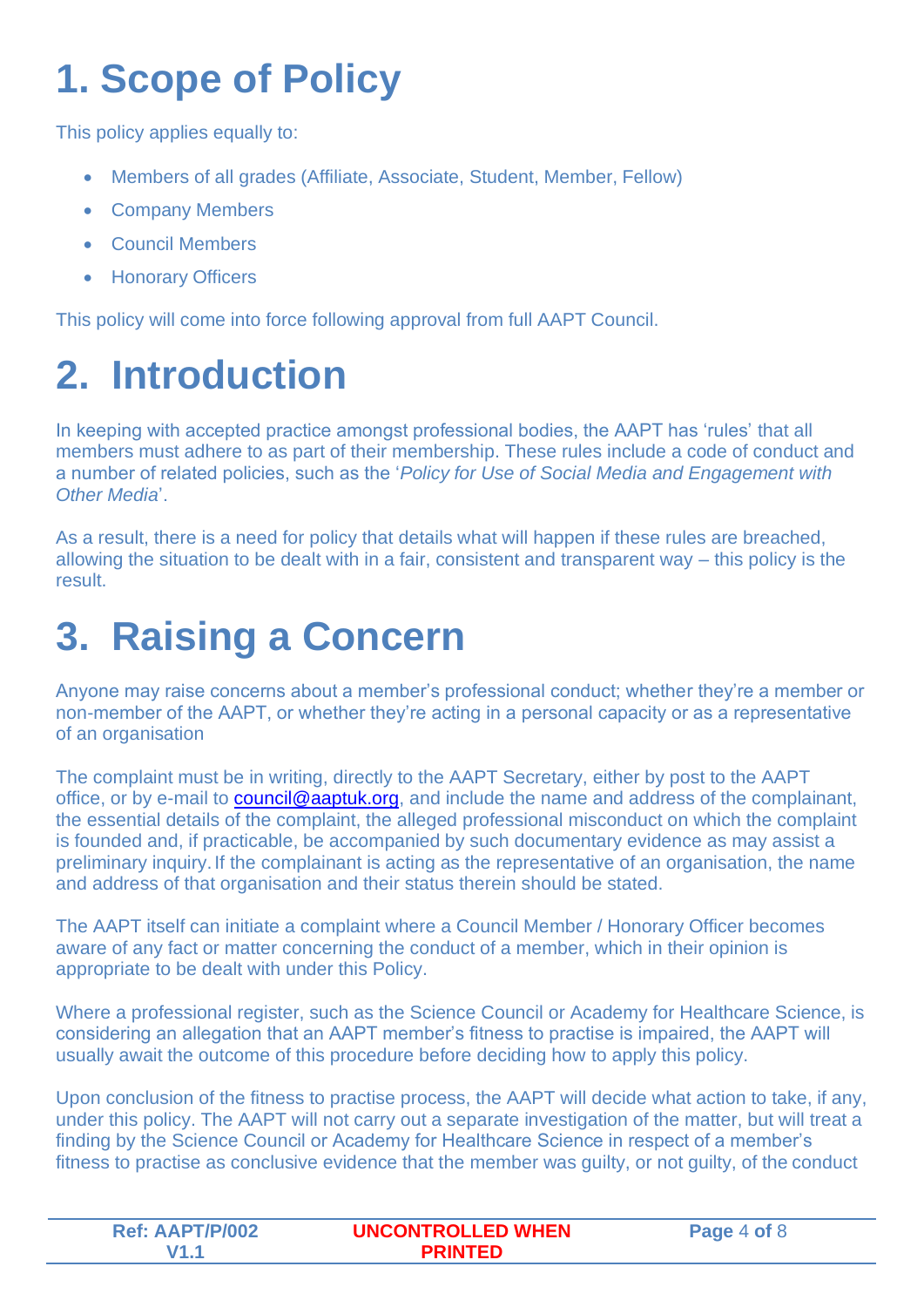to which the finding is related. If the member is found to be guilty, the disciplinary process will commence from the 'initiating formal action' stage.

On receipt of a complaint in the required form, it shall be the duty of the AAPT Secretary to:

- Form an investigation panel which comprises of the Chair of the AAPT, Vice-Chair of the AAPT and one other Council member, to be picked at random. The Secretary shall undertake all necessary administration such as minutes and liaison with the panel, the complainant and the respondent
- Send a written acknowledgement to the complainant, enclosing a copy of this policy and confirming that the complaint will be examined by the investigation panel as soon as possible
- Seek an assurance from the complainant that they will co-operate fully and attend a disciplinary hearing, if one is held
- Notify the respondent, by recorded delivery post and within seven days, that a complaint against them has been received and inform them of:
	- o The nature and essential details of the complaint against them
	- $\circ$  The fact the complaint will go before the investigation panel for preliminary inquiry and the date of the meeting at which it will be discussed
	- o Their right to submit to the investigation panel a written statement in response to the complaint, which should be delivered at least seven days before the meeting
	- o The fact that it is not customary for a complainant or respondent to be present at a preliminary inquiry
	- o The powers of the investigation panel, after carrying out a preliminary inquiry, which are:
		- o To decide that there is no case to answer
		- $\circ$  To refer the complaint, without prejudice, for formal action

### **4. Investigating Alleged Misconduct**

The investigation panel will carry out a preliminary inquiry on the basis of the complainant's statement and that of the respondent (if submitted). On this initial evidence the investigation panel will, by a simple majority of those present and voting, either:

- Conclude that enough evidence exists to suggest that there may have been a breach of the AAPT Code of Professional Conduct and establish a disciplinary panel
- Conclude that not enough evidence exists to suggest that there may have been a breach of the AAPT Code of Professional Conduct and dismiss the case

In either case, the complainant and respondent shall be notified of this decision, in writing, within seven days of the investigation panel meeting, including an outline of the basis and rationale for this decision.

Any member suspected of breaching the AAPT Code of Conduct retains AAPT membership and the benefits that it offers until the Disciplinary Panel has made its decision.

| <b>Ref: AAPT/P/002</b> | <b>UNCONTROLLED WHEN</b> | Page 5 of 8 |
|------------------------|--------------------------|-------------|
|                        | PRINTFD.                 |             |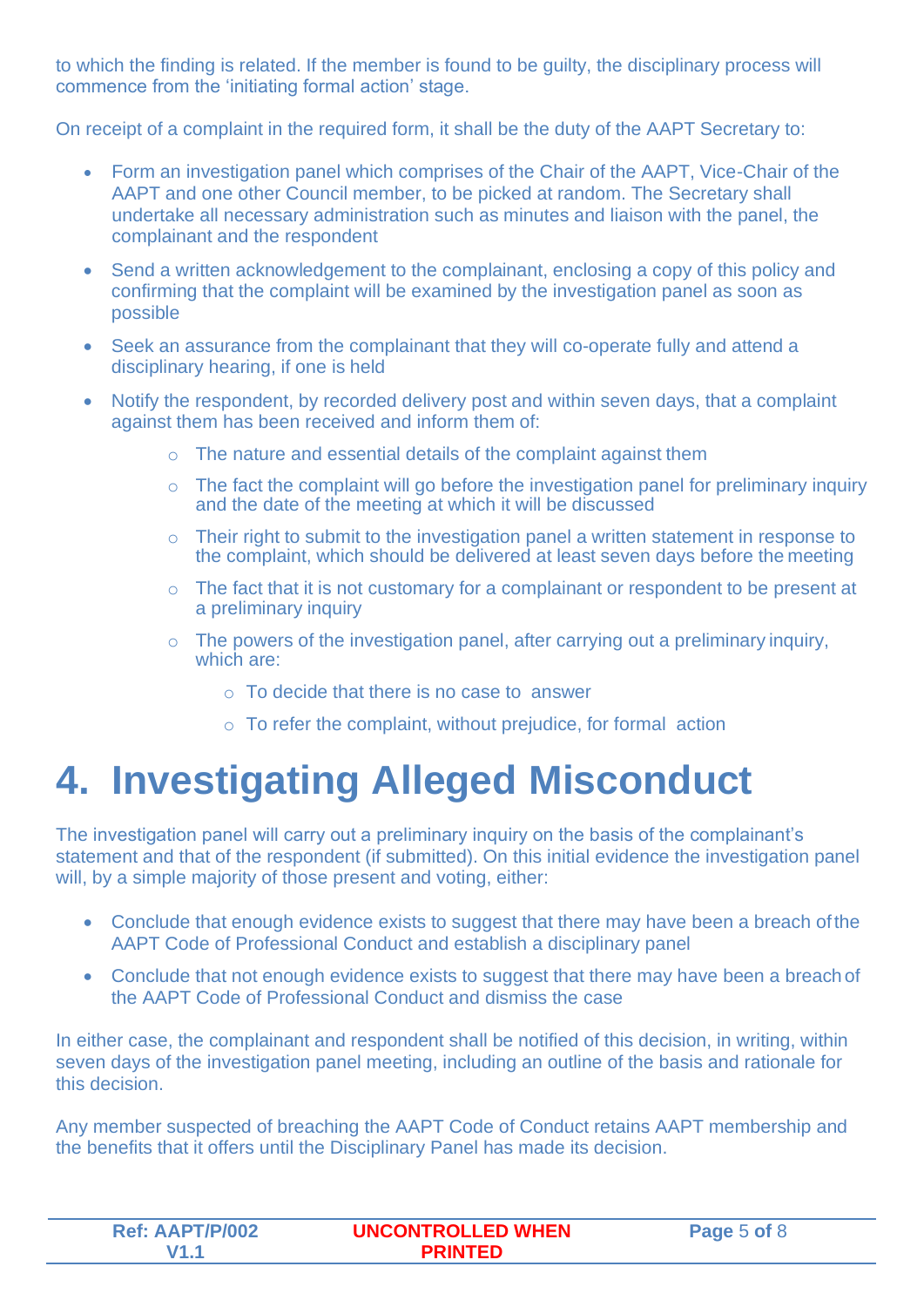# **5. Initiating Formal Action**

In the event that a decision to proceed to formal action is made by the investigation panel, it shall be the duty of the AAPT Secretary to:

- Form a disciplinary panel, which shall comprise of:
	- o The investigation panel (one of whom shall chair the disciplinary panel)
	- o Not less than two current members of the AAPT Council
	- o An external person, such as a representative of the IBMS
- Undertake all necessary administration such as minutes and liaison with the panel, the complainant and the respondent
- Provide the following information to the disciplinary panel:
	- o The names of the complainant and the respondent
	- o The nature of the issue
	- $\circ$  All of the evidence the complainant has submitted to support the claim
	- $\circ$  All of the evidence the respondent has submitted to refute the claim
	- o The complainant's relationship, if any, to the respondent
	- o Invite the respondent to attend the hearing to present their case and/or to offer an explanation as they see fit. The invitation shall be accompanied by a copy of:
		- o The AAPT Code of Conduct
		- o This policy
		- $\circ$  The paper (about the respondent) that will be presented to the disciplinary panel

The respondent must travel at their own expense to attend the hearing.

The Council members asked to form the disciplinary panel should declare at this stage if the respondent is known to them and in what capacity. Significant conflicts of interest will be considered by the Secretary and Vice-Chair of the AAPT and new panel members sought if it is considered that the declared interest may prevent impartiality. Where there is a dispute over conflicts of interest the matter shall be referred to the Chair of the AAPT for a final decision.

The respondent may be accompanied by an appropriate representative (e.g. a colleague or fellow professional, not a family member), who may 'petition' on their behalf, but it is the responsibility of the respondent to answer any questions from the disciplinary panel – the representative cannot answer questions on their behalf.

If the respondent cannot attend the disciplinary hearing, they will be offered an alternative date. If they cannot attend on the alternative date, papers will be presented without the respondent present.

If the respondent is unable to attend because the matter is being investigated by their employer,

| <b>Ref: AAPT/P/002</b> | <b>UNCONTROLLED WHEN</b> | Page 6 of 8 |
|------------------------|--------------------------|-------------|
|                        | <b>PRINTED</b>           |             |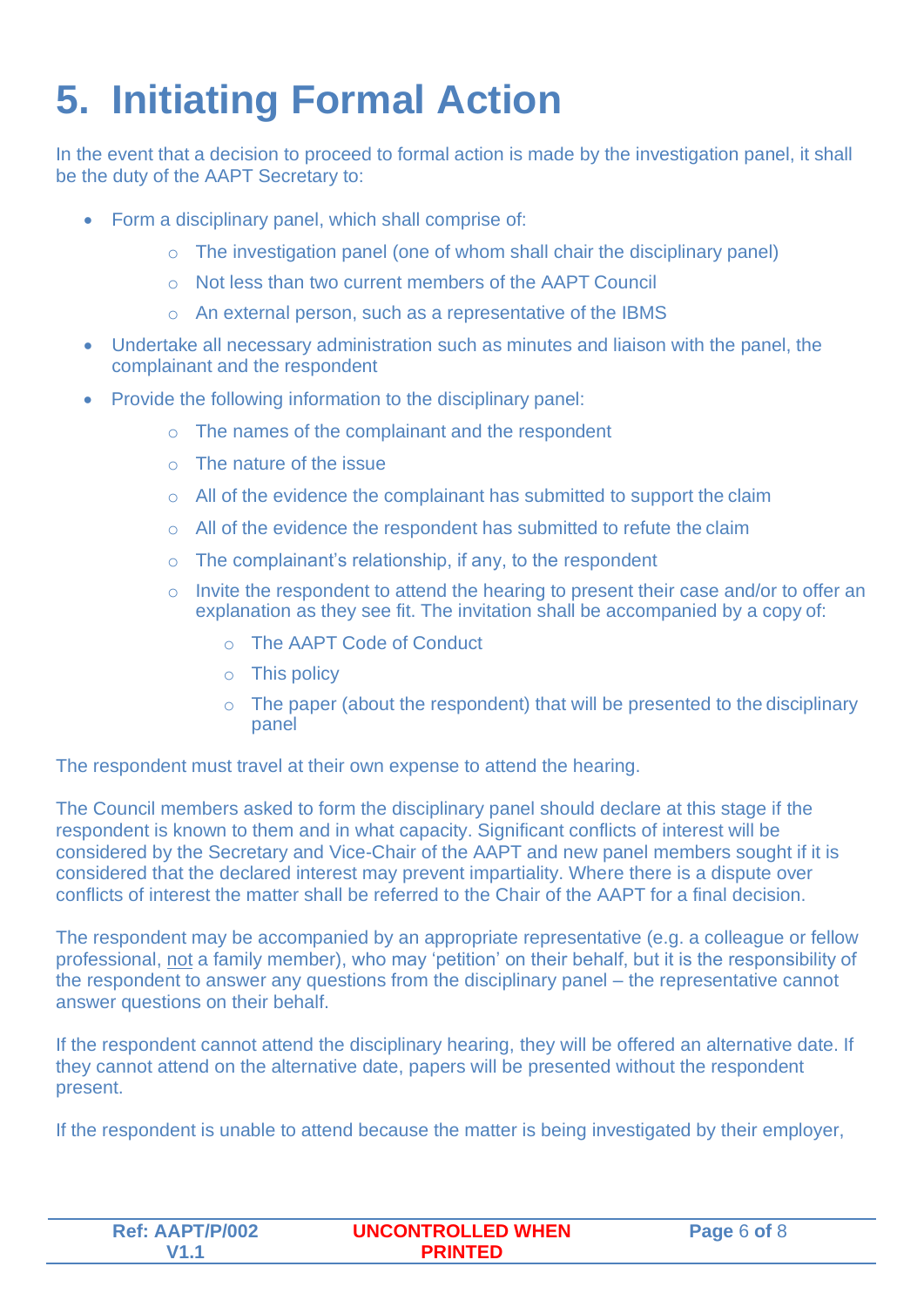and they are forbidden to discuss externally until their internal investigation is concluded, the disciplinary panel will endeavour to find a date that is acceptable to all parties, even if this means significantly delaying the hearing. In the case of a significant delay, it may be appropriate to suspend the respondent's membership until the hearing can be held.

# **6. Disciplinary Hearings**

The disciplinary hearing may not be audio or visually recorded.

The disciplinary hearing will consist of the following individuals:

- The disciplinary panel, the composition of which is described above
- A note taker (usually the AAPT Secretary)
- The respondent and their representative (if they choose to attend)

Except where the panel decides otherwise, the hearing will proceed as follows:

- The Chair of the disciplinary panel will outline the allegation or information received by AAPT
- The respondent may present their case in relation to allegation and may present relevant evidence
- The disciplinary panel may put questions to the respondent (should they choose to attend)
- The meeting will be adjourned
- When the meeting is adjourned, everyone will leave the room, with the exception of the disciplinary panel, who will assess the findings from the hearing, and decide what sanction, if any, they will give to the respondent
- The Chair of the disciplinary panel will call everyone back into the hearing to communicate their decision.

Sanctions available to the disciplinary panel are:

- Formal warning
- Suspension of membership
- **Revocation of membership**

In the event of revocation of membership during the current membership year membership fees will not be refunded.

If the respondent is booked to attend conference, their booking will be cancelled, and a full refund will be given.

## **7. Appeals and Re-admittance**

If the respondent or the complainant is unsatisfied with the result of the process, they may appeal the decision, in writing, either by post to the AAPT office, or by e-mail to [council@aaptuk.org,](mailto:council@aaptuk.org) outlining the reasons why they feel they have grounds for an appeal. The appeal must be submitted within thirty days of the date of the outcome notification.

| <b>Ref: AAPT/P/002</b> | <b>UNCONTROLLED WHEN</b> | of 8<br><b>Page</b> . |
|------------------------|--------------------------|-----------------------|
|                        | PRINTED                  |                       |